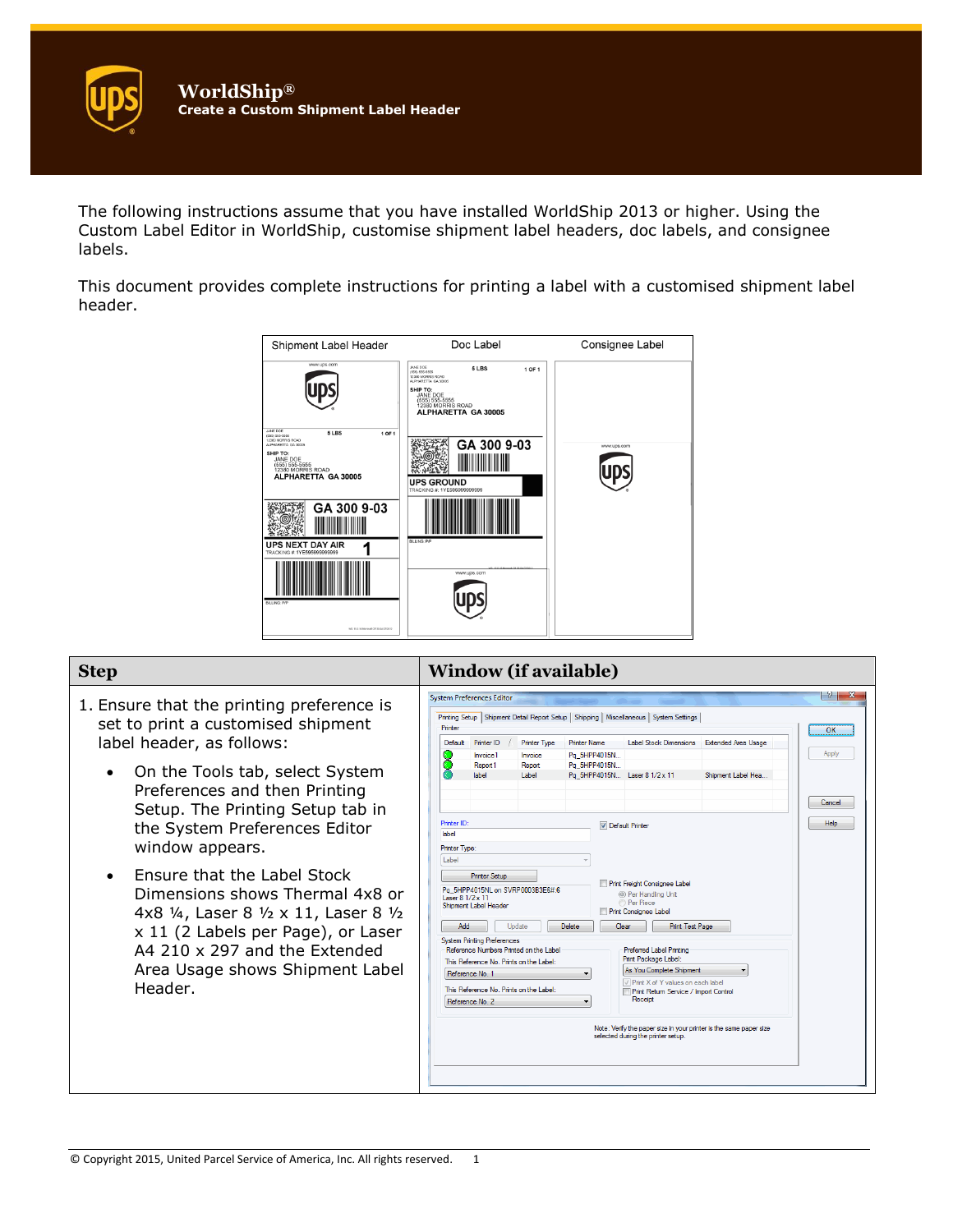

| <b>Step</b>                                                                                                                                                                                                                                                                                                                                                                                                                                                                                                                                                                                                                                                                                                                                                                                                                                                 | <b>Window (if available)</b>                                                                                                                                                                                                                                                                                                                                                                                                                                                                                                                                                                                                                                                                                                                                                   |
|-------------------------------------------------------------------------------------------------------------------------------------------------------------------------------------------------------------------------------------------------------------------------------------------------------------------------------------------------------------------------------------------------------------------------------------------------------------------------------------------------------------------------------------------------------------------------------------------------------------------------------------------------------------------------------------------------------------------------------------------------------------------------------------------------------------------------------------------------------------|--------------------------------------------------------------------------------------------------------------------------------------------------------------------------------------------------------------------------------------------------------------------------------------------------------------------------------------------------------------------------------------------------------------------------------------------------------------------------------------------------------------------------------------------------------------------------------------------------------------------------------------------------------------------------------------------------------------------------------------------------------------------------------|
| If the Label printer does not show<br>the correct Label Stock Dimension<br>and/or Extended Area Usage, do<br>the following:<br>Click the Printer Setup button.<br>$\circ$<br>The Label Printer Setup<br>window appears.<br>Click the down arrow in the<br>$\bigcirc$<br>Label Stock Dimensions box<br>and select Thermal 4x8 or 4x8<br>1/4 and then click the down<br>arrow in the Extended Area<br>Usage box and select<br>Shipment Label Header.<br>Click the Apply button. The<br>$\circ$<br>Printing Setup tab in the<br>System Preferences Editor<br>window appears.<br>Click the Update button and<br>$\circ$<br>then the OK button.<br>2. On the Tools tab, select Create/Edit<br>Custom Labels, The Custom Label<br>Editor window appears.<br>Under Existing Templates, select<br>$\bullet$<br>the Shipment Label Header.<br>Click the Copy button. | 8   <br>$\mathbf{x}$<br><b>III</b> Label Printer Setup<br>Printer<br>Apply<br>Pq 5HPP4015NL on SVRP0003B3E6#:6<br>Name:<br>Cancel<br>Change Label Printer<br>Generic Thermal<br>Label Configuration<br>Printer<br>Label Stock Dimensions:<br>Laser 8 1/2 x 11<br>Extended Area Usage:<br>Shipment Label Header<br>$  \theta  $ X<br><b>Custom Label Editor</b><br>Create or Edit a Consignee, Doc Label or Shipment Label Header Template<br><b>Existing Templates</b><br><b>Template Name</b><br><b>Template Type</b><br>{ UPS Sample }<br>Shipment Label Header<br>{ UPS Sample }<br>Package Doc Label<br>{ UPS Sample }<br>Ground Freight Doc Label<br>{ UPS Sample }<br>Consignee Label<br>{ UPS Sample }<br>Shipment Doc Label<br>{ UPS Sample }<br>Air Freight Doc Label |
|                                                                                                                                                                                                                                                                                                                                                                                                                                                                                                                                                                                                                                                                                                                                                                                                                                                             | Edit<br>Delete<br>Copy<br>New Template<br>Template Type:<br>Shipment Doc Label<br>Template Name:<br>Create<br>Close<br>Help                                                                                                                                                                                                                                                                                                                                                                                                                                                                                                                                                                                                                                                    |
| 3. The Copy Template window appears.<br>Enter the name of the new<br>Shipment Label Header template.<br>Click the OK button.                                                                                                                                                                                                                                                                                                                                                                                                                                                                                                                                                                                                                                                                                                                                | $\frac{9}{8}$<br>$\mathbf{x}$<br>Copy template '{ UPS Sample }'<br>Enter the name of the new Shipment Label Header<br>template:<br>Shipment Label Header 1<br>OK.<br>Cancel<br>Help                                                                                                                                                                                                                                                                                                                                                                                                                                                                                                                                                                                            |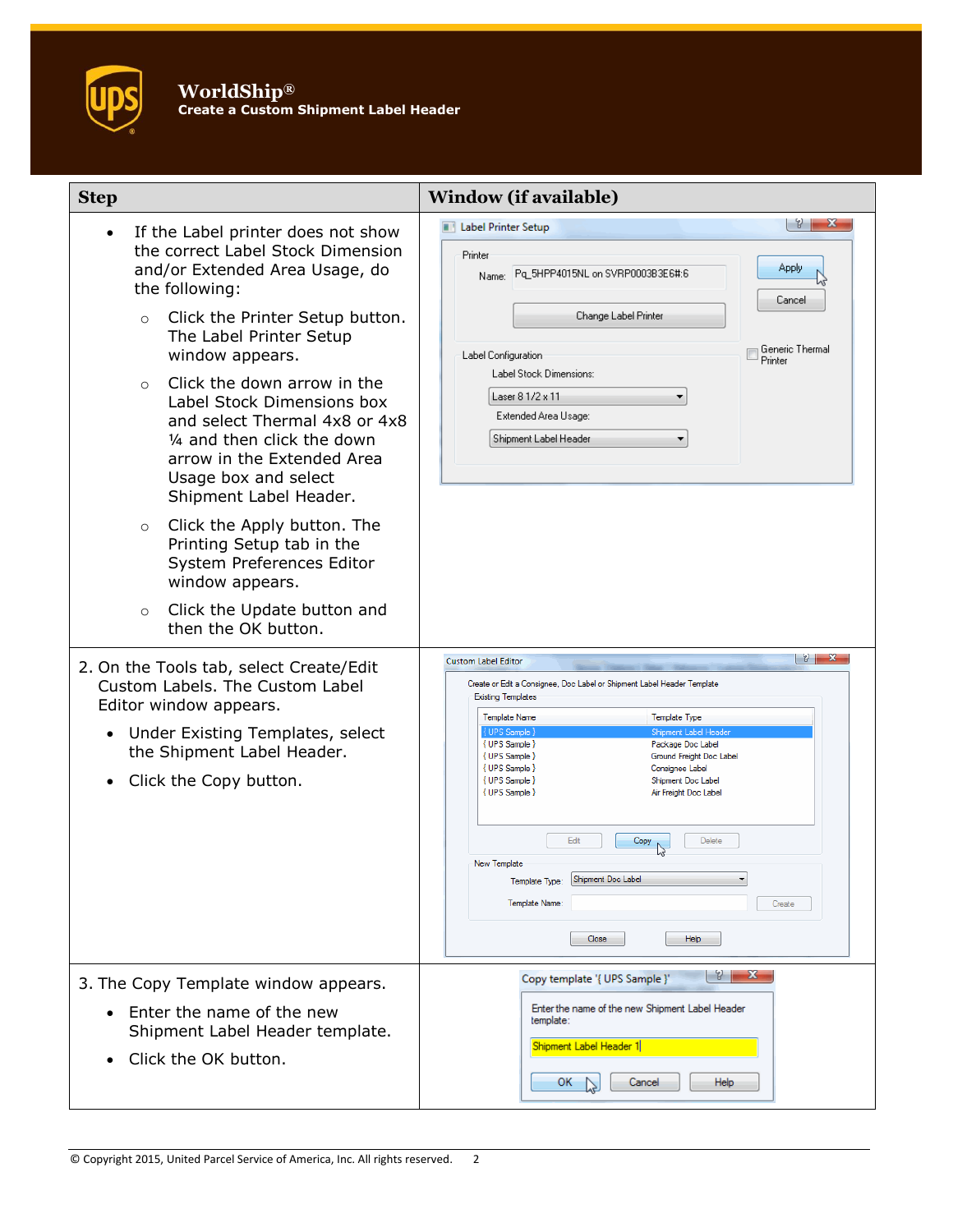## **WorldShip® Create a Custom Shipment Label Header**

| <b>Step</b>                                                                                                                                                                                                | <b>Window (if available)</b>                                                                                                                                                                                                                                                                                                                                                                                                                                                                                                                                                                                                                                                                                                                                                                                                                                                                                                                                                                                                                                                                                                                                                                              |
|------------------------------------------------------------------------------------------------------------------------------------------------------------------------------------------------------------|-----------------------------------------------------------------------------------------------------------------------------------------------------------------------------------------------------------------------------------------------------------------------------------------------------------------------------------------------------------------------------------------------------------------------------------------------------------------------------------------------------------------------------------------------------------------------------------------------------------------------------------------------------------------------------------------------------------------------------------------------------------------------------------------------------------------------------------------------------------------------------------------------------------------------------------------------------------------------------------------------------------------------------------------------------------------------------------------------------------------------------------------------------------------------------------------------------------|
| 4. The Custom Label Editor window<br>appears and shows the new template<br>under Existing Templates.<br>Select the new template under<br>$\bullet$<br><b>Existing Templates.</b><br>Click the Edit button. | $ S  = \mathbf{X}$<br><b>Custom Label Editor</b><br>Create or Edit a Consignee, Doc Label or Shipment Label Header Template<br><b>Existing Templates</b><br><b>Template Name</b><br><b>Template Type</b><br>{ UPS Sample }<br>Shipment Label Header<br>{ UPS Sample }<br>Package Doc Label<br>{ UPS Sample }<br>Ground Freight Doc Label<br>{ UPS Sample }<br>Consignee Label<br>{ UPS Sample }<br>Shipment Doc Label<br>{ UPS Sample }<br>Air Freight Doc Label<br>Shipment Label Header 1<br>Shipment Label Header<br>Edit<br>Copy<br>Delete<br>New Template<br>Shipment Doc Label<br>Template Type:<br>Template Name:<br>Create<br>Close<br>Help                                                                                                                                                                                                                                                                                                                                                                                                                                                                                                                                                       |
| 5. The Custom Label Editor window<br>appears.<br>Review the information.<br>Click the OK button.                                                                                                           | $\mathbf{x}$<br><b>Custom Label Editor</b><br>To add fields to a custom label or header template:<br>(1) Select a field type from the drop-down menu in the upper left.<br>(2) In the WorldShip Fields list, highlight the field you want to add to the label.<br>(3) Drag and drop the field inside the label area on the canvas to place your selection.<br>To add images to a custom label or header template:<br>(1) In the Image Library queue box, highlight the image that you want to add to the label.<br>(2) Drag and drop the image inside the label area on the canvas to place your selection.<br>To remove information from a custom label or header template:<br>Associating a template to a profile:<br>To use the custom templates, you must associate the template with a profile by selecting the profile in the<br>Associate with Profile area<br>You can add multiple image file types to the Image Library. Files may be converted to a format that can be used by<br>WorldShip. This conversion may cause a loss of quality.<br>Note: Services that print a USPS-compliant label will not print a custom header on the shipping label.<br>Do not show this dialog box again.<br>OK |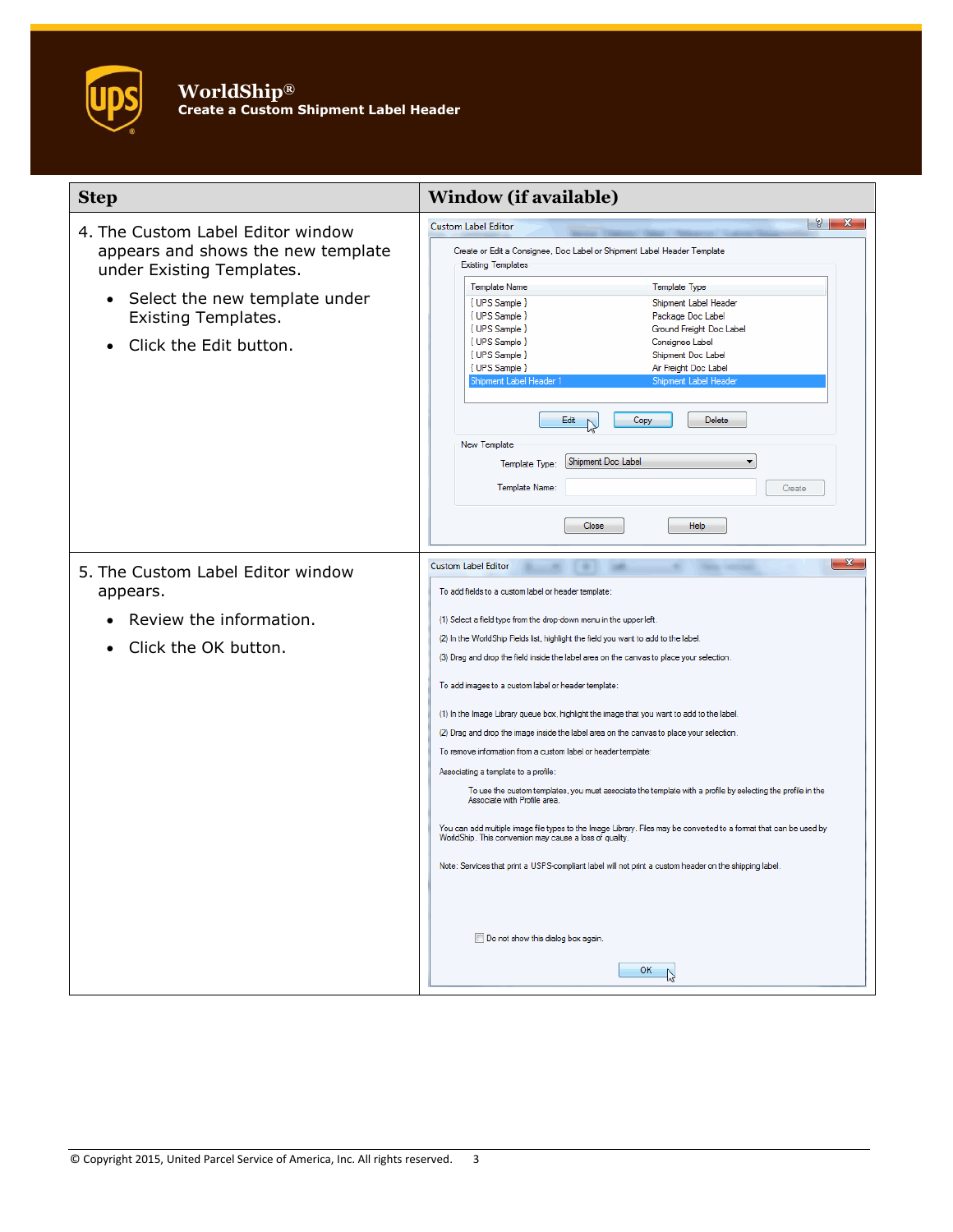